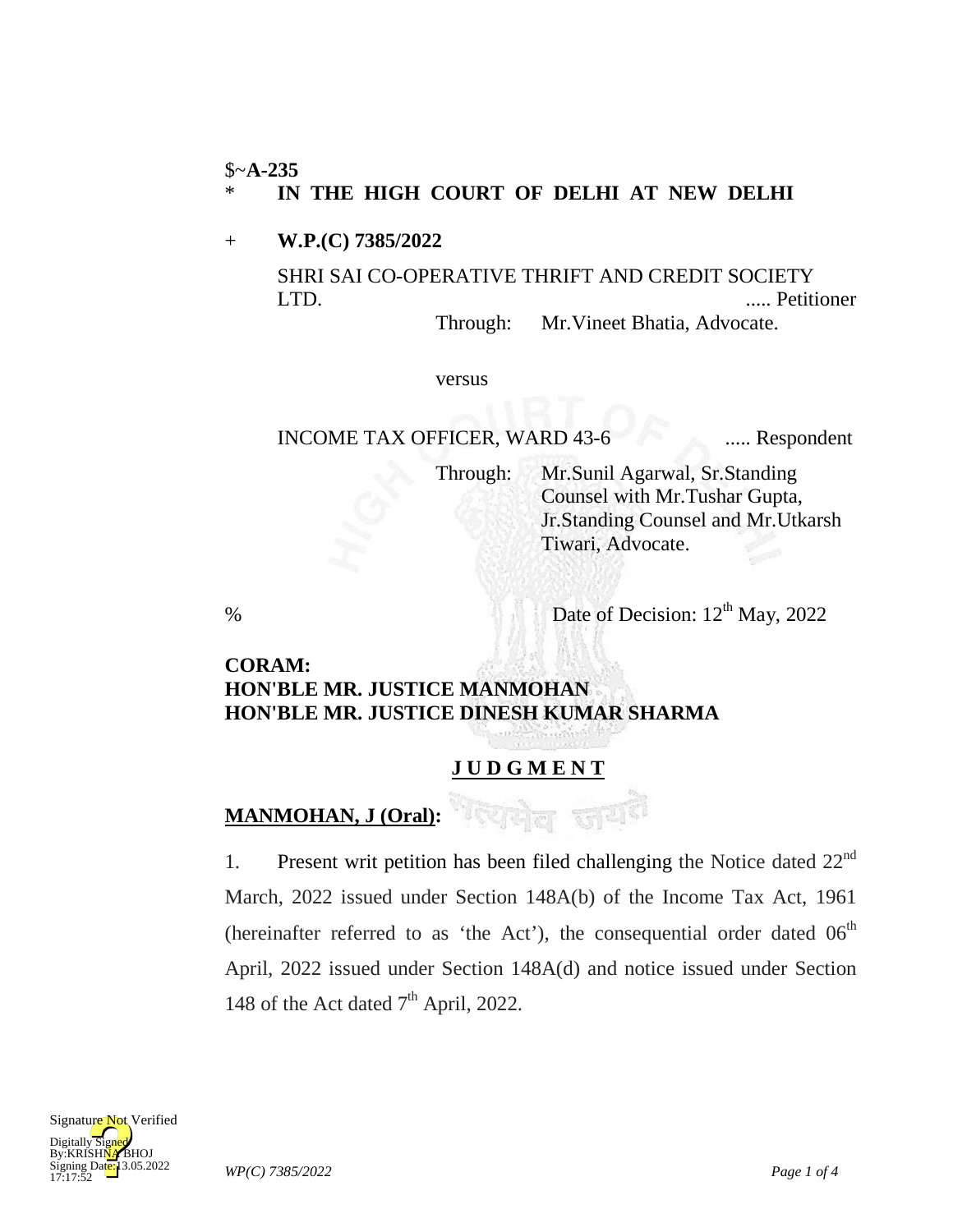2. Learned counsel for the Petitioner states that the Respondent has issued a notice to petitioner-society under clause (b) of Section 148A of the Act on  $22<sup>nd</sup>$  March, 2022 on the ground that the Petitioner had made cash deposits of Rs.92,11,800/- in its bank accounts but had not filed its Income Tax Return. He states that the Petitioner was asked to furnish a reply to the said notice on or before  $25<sup>th</sup>$  March, 2022. He further states that the Petitioner duly replied to the said notice on  $25<sup>th</sup>$  March, 2022 clearly explaining that all the cash deposited by the Petitioner was received from the members of the society, for which cash receipts had been issued to the members and proper record in this regard had been maintained. He states that in the reply, the petitioner had also explained that KYC of all the members were properly done and books of accounts of the Petitioner were duly audited and were furnished to the Registrar of Companies.

3. Learned counsel for the Petitioner states that the respondents passed the order dated  $6<sup>th</sup>$  April, 2022 under clause (d) of Section 148A rejecting the reply of the Petitioner on the ground that although the Petitioner had stated that the cash deposited in the bank account of the Petitioner was received from its members yet it had failed to provide the list of members who had given cash to the Petitioner.

4. Learned counsel for the Petitioner states that the Petitioner was granted only three days' time to file its response to the notice. He states that the list of members could not be filed along with the reply as the time granted to the Petitioner to prepare the list and furnish along with its reply was inadequate. He emphasises that the revenue has failed to give a minimum time of seven days to the petitioner to file its reply and, thus,

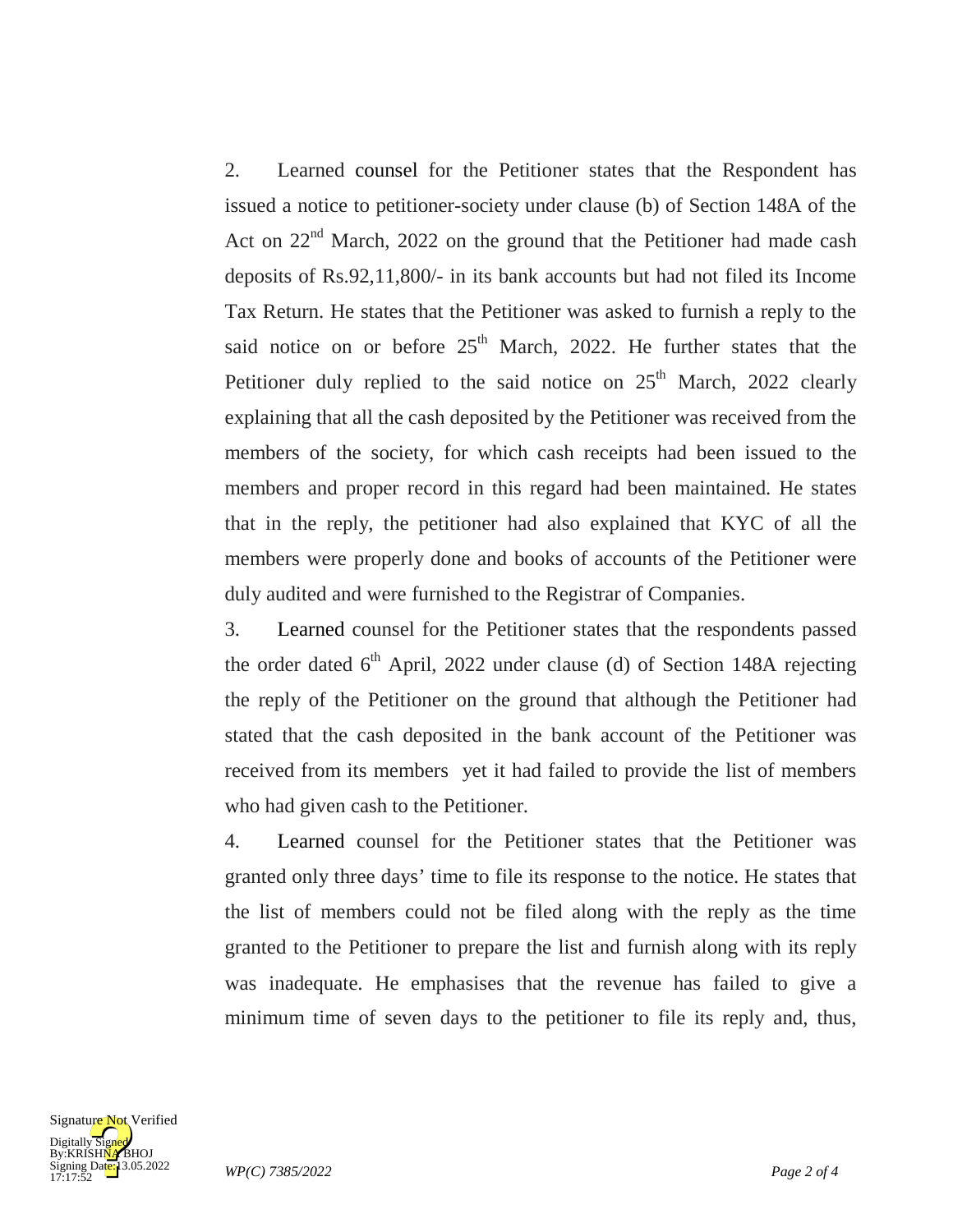failed to fulfil the criterion of 'not less than seven days" as provided in clause (b) of Section 148A of the Act.

5. Issue notice. Mr.Sunil Agarwal, learned counsel for the revenue, accepts notice.

6. He, on instructions, states that the Assessing Officer did not issue any corrigendum extending the time limit for filing the reply as no such request was made. He further states that as the said reply was filed within the time stipulated in the notice dated  $22<sup>nd</sup>$  March, 2022, no prejudice has been caused to the petitioner.

7. Having heard learned counsel for the parties, this Court is of the view that under Section 148A(b) of the Act, a minimum time of seven days has to be granted to the assessee to file its reply to the said show cause notice.

8. In the present case, though the petitioner responded to the show cause notice, yet it could not provide all the relevant details and documents, as the time period of three days to respond to the show cause notice was inadequate. Consequently, this Court is of the view that in the present case not only there has been a violation of the mandatory time period stipulated under Section 148A(b) of the Act, but grave prejudice has been caused to the petitioner.

9. Accordingly, the impugned order dated  $6<sup>th</sup>$  April, 2022 under Section 148A(d) and notice under Section 148 of the Act are quashed. If the law permits the respondent/revenue to take further steps in the matter, it shall be at liberty to do so. Needless to state that if and when such steps are taken and if the petitioner has a grievance, it shall be at liberty to take its remedies in accordance with law.